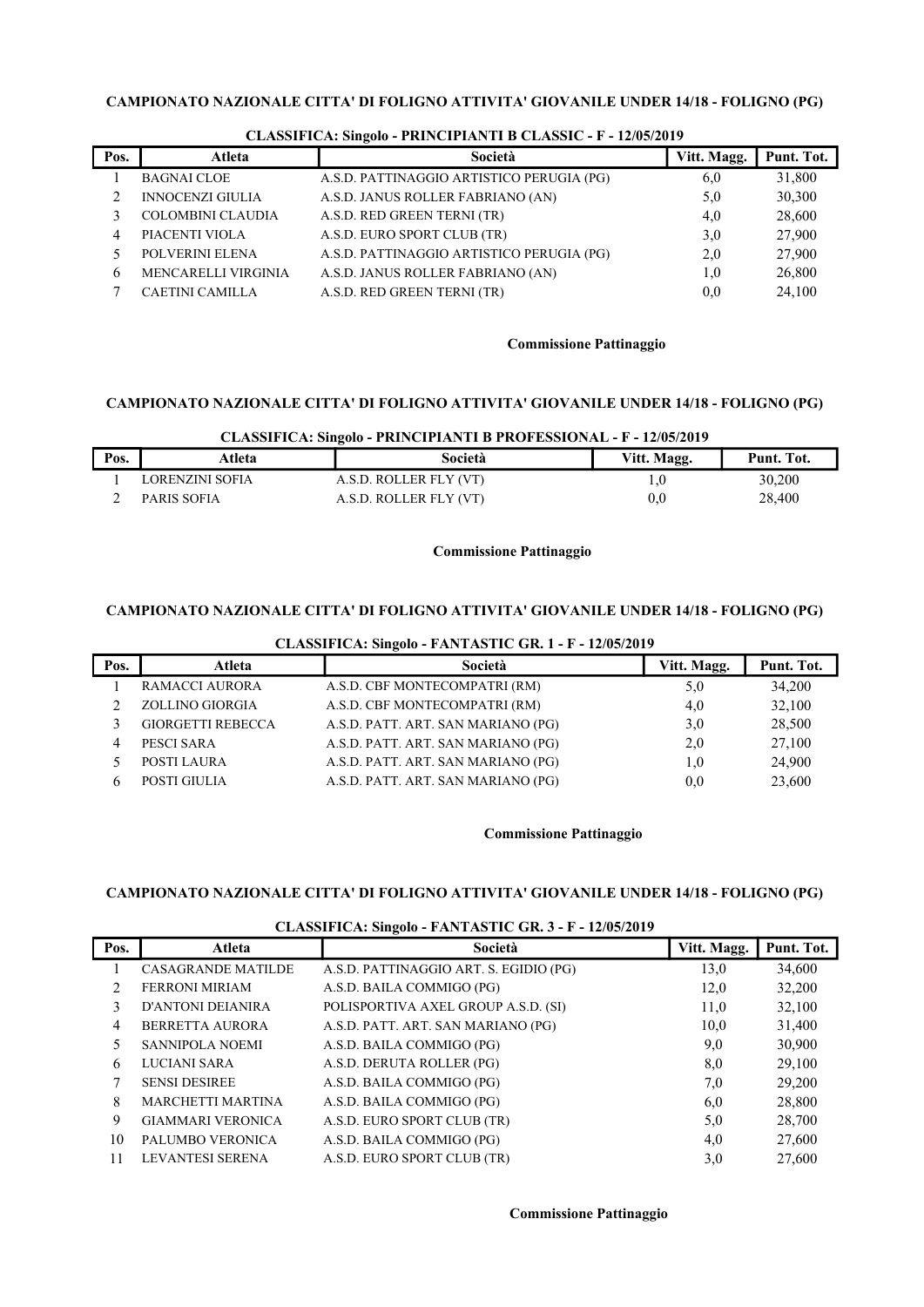| Pos. | Atleta          | Società                                    | Vitt. Magg. | Punt. Tot. |
|------|-----------------|--------------------------------------------|-------------|------------|
|      | FABBRI GIORGIA  | A.S.D. BAILA COMMIGO (PG)                  | 2,0         | 27,000     |
|      | NARDI MADDALENA | A.S.D. SKATING CLUB PONTE S. GIOVANNI (PG) | 0.1         | 26,400     |
|      | FERRONI MATILDE | A.S.D. SKATING CLUB PONTE S. GIOVANNI (PG) | 0.0         | 26,200     |

#### CLASSIFICA: Singolo - FANTASTIC GR. 3 - F - 12/05/2019

#### Commissione Pattinaggio

## CAMPIONATO NAZIONALE CITTA' DI FOLIGNO ATTIVITA' GIOVANILE UNDER 14/18 - FOLIGNO (PG)

| Atleta                   | Società                             | Vitt. Magg. | Punt. Tot.                                                  |  |  |  |
|--------------------------|-------------------------------------|-------------|-------------------------------------------------------------|--|--|--|
| <b>CENA NOEMI</b>        | POLISPORTIVA AXEL GROUP A.S.D. (SI) | 8,0         | 33,400                                                      |  |  |  |
| DEL NONNO HILARY         | A.S.D. ROLLER FLY (VT)              | 7,0         | 32,100                                                      |  |  |  |
| <b>GARDI CHIARA</b>      | A.S.D. PATT. ART. SAN MARIANO (PG)  | 6,0         | 30,900                                                      |  |  |  |
| <b>CARLONI DEBORA</b>    | A.S.D. EURO SPORT CLUB (TR)         | 5,0         | 30,600                                                      |  |  |  |
| <b>TARDIOLI AURORA</b>   | A.S.D. PATT. ART. SPELLO (PG)       | 4,0         | 29,100                                                      |  |  |  |
| <b>GULLO MADDALENA</b>   | A.S.D. PATT. ART. SPELLO (PG)       | 3,0         | 28,300                                                      |  |  |  |
| <b>CRUCIANI BEATRICE</b> | A.S.D. B-SIDE ROLLER FOLIGNO (PG)   | 2,0         | 26,900                                                      |  |  |  |
| <b>GALASSINI GIULIA</b>  | A.S.D. EURO SPORT CLUB (TR)         | 1,0         | 26,600                                                      |  |  |  |
| <b>GIARDINI ALICE</b>    | A.S.D. FLYING ROLLER PESARO (PU)    | 0,0         | 25,500                                                      |  |  |  |
|                          |                                     |             | CLASSIFICA: SINGOIO - AZZURRINI ACSI GR. 4 - F - 12/05/2019 |  |  |  |

# $CI$  ASSIFICA: Singolo - AZZURDINI ACSI CD  $A$  - F - 12/05/2010

#### Commissione Pattinaggio

## CAMPIONATO NAZIONALE CITTA' DI FOLIGNO ATTIVITA' GIOVANILE UNDER 14/18 - FOLIGNO (PG)

## CLASSIFICA: Coppia Artistico - PRIMI PASSI CLASSIC - 12/05/2019

| Pos. | Atleta                                 | Società                                                                            | Vitt.<br>Magg.   | Punt.<br>Tot. |
|------|----------------------------------------|------------------------------------------------------------------------------------|------------------|---------------|
|      | NACCARI ALESSANDRO /<br>URBANI MATILDE | A.S.D. PATTINAGGIO ART. S. EGIDIO (PG) - A.S.D.<br>PATTINAGGIO ART. S. EGIDIO (PG) | 0.0 <sub>1</sub> | 29,700        |

### Commissione Pattinaggio

## CAMPIONATO NAZIONALE CITTA' DI FOLIGNO ATTIVITA' GIOVANILE UNDER 14/18 - FOLIGNO (PG)

## CLASSIFICA: Coppia Artistico - PRIMI PASSI MASTER - 12/05/2019

| Pos. | Atleta                                  | Società                                                                  | Vitt.<br>Magg. | Punt.<br>Tot. |
|------|-----------------------------------------|--------------------------------------------------------------------------|----------------|---------------|
|      | <b>BIBI MATTIA / LEONARDI</b><br>TERESA | A.S.D. B-SIDE ROLLER FOLIGNO (PG) - A.S.D. B-SIDE ROLLER<br>FOLIGNO (PG) |                | 28,200        |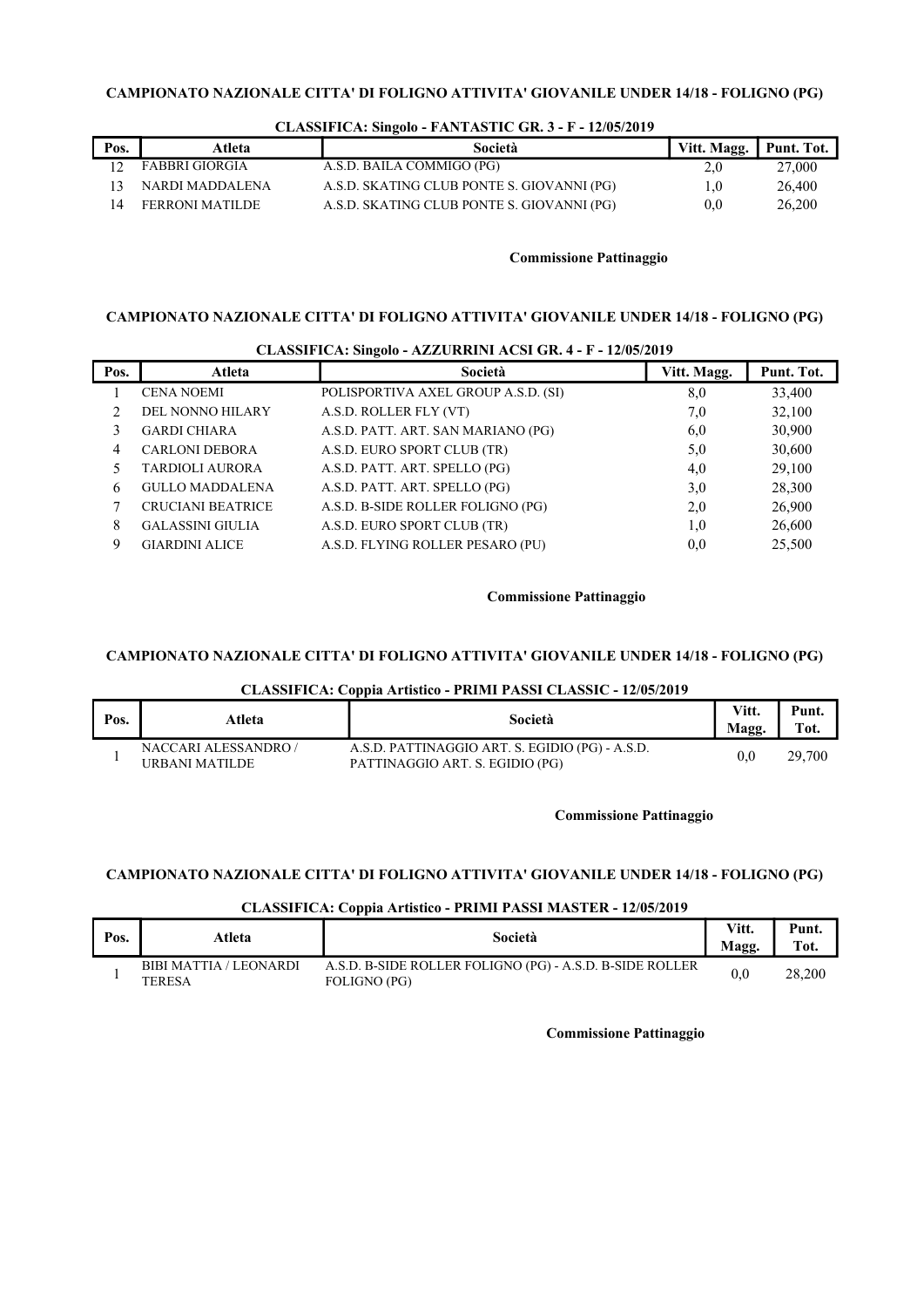| Pos. | Atleta                                | Società                                                          | Vitt.<br>Magg. | Punt.<br>Tot. |
|------|---------------------------------------|------------------------------------------------------------------|----------------|---------------|
|      | PROLOGO ELIA / MORETTI<br><b>EMMA</b> | A.S.D. PATT. ART. SPELLO (PG) - A.S.D. PATT. ART.<br>SPELLO (PG) | 0.0            | 25,800        |

## CLASSIFICA: Coppia Artistico - PULCINI CLASSIC - 12/05/2019

### Commissione Pattinaggio

## CAMPIONATO NAZIONALE CITTA' DI FOLIGNO ATTIVITA' GIOVANILE UNDER 14/18 - FOLIGNO (PG)

#### CLASSIFICA: Coppia Artistico - PRINCIPIANTI CLASSIC - 12/05/2019

| Pos. | Atleta | Società                                                                                                | Vitt.<br>Magg. | Punt.<br>T <sub>ot</sub> |
|------|--------|--------------------------------------------------------------------------------------------------------|----------------|--------------------------|
|      | AURORA | MACCHERONI NICOLA / CAPALDINI A.S.D. B-SIDE ROLLER FOLIGNO (PG) - A.S.D. B-SIDE<br>ROLLER FOLIGNO (PG) | $0.0\,$        | 27.900                   |

#### Commissione Pattinaggio

## CAMPIONATO NAZIONALE CITTA' DI FOLIGNO ATTIVITA' GIOVANILE UNDER 14/18 - FOLIGNO (PG)

## CLASSIFICA: Coppia Artistico - RAGAZZI PROFESSIONAL - 12/05/2019

| Pos. | Atleta                                | Società                                                          | Vitt.<br>Magg. | Punt.<br>Tot. |
|------|---------------------------------------|------------------------------------------------------------------|----------------|---------------|
|      | PROLOGO EMANUELE / TARDIOLI<br>AURORA | A.S.D. PATT. ART. SPELLO (PG) - A.S.D. PATT. ART.<br>SPELLO (PG) | 0.0            | 26.100        |

#### Commissione Pattinaggio

## CAMPIONATO NAZIONALE CITTA' DI FOLIGNO ATTIVITA' GIOVANILE UNDER 14/18 - FOLIGNO (PG)

### CLASSIFICA: Coppia Artistico - PRIMAVERA ACSI GR. 4 - 12/05/2019

| Pos. | Atleta                                        | Società                                                          | Vitt.<br>Magg. | Punt.<br>Tot. |
|------|-----------------------------------------------|------------------------------------------------------------------|----------------|---------------|
|      | ANGELONI ALESSIO / ANGELONI<br><b>CLAUDIA</b> | A.S.D. PATT. ART. SPELLO (PG) - A.S.D. PATT. ART.<br>SPELLO (PG) | 0.0            | 27.100        |

#### Commissione Pattinaggio

## CAMPIONATO NAZIONALE CITTA' DI FOLIGNO ATTIVITA' GIOVANILE UNDER 14/18 - FOLIGNO (PG)

## CLASSIFICA: Coppia Artistico - ESORDIENTI REGIONALI - 12/05/2019

| Pos. | Atleta          | Società                                                                                                        | Vitt.<br>Magg. | Punt.<br>Tot. |
|------|-----------------|----------------------------------------------------------------------------------------------------------------|----------------|---------------|
|      | <b>SOFIA</b>    | BIBI ANDREA / FRASCARELLI A.S.D. B-SIDE ROLLER FOLIGNO (PG) - A.S.D. B-SIDE<br>ROLLER FOLIGNO (PG)             | 2.0            | 33,300        |
|      | <b>VICTORIA</b> | GURAU ALESSANDRO / VINTI A.S.D. PATTINAGGIO ART. S. EGIDIO (PG) - A.S.D.<br>PATTINAGGIO ART. S. EGIDIO (PG)    | 1.0            | 27,600        |
|      | <b>GIORGIA</b>  | LO PINTO VITTORIO / ULLUCHI A.S.D. PATTINAGGIO ART. S. EGIDIO (PG) - A.S.D.<br>PATTINAGGIO ART. S. EGIDIO (PG) | 0.0            | 27,100        |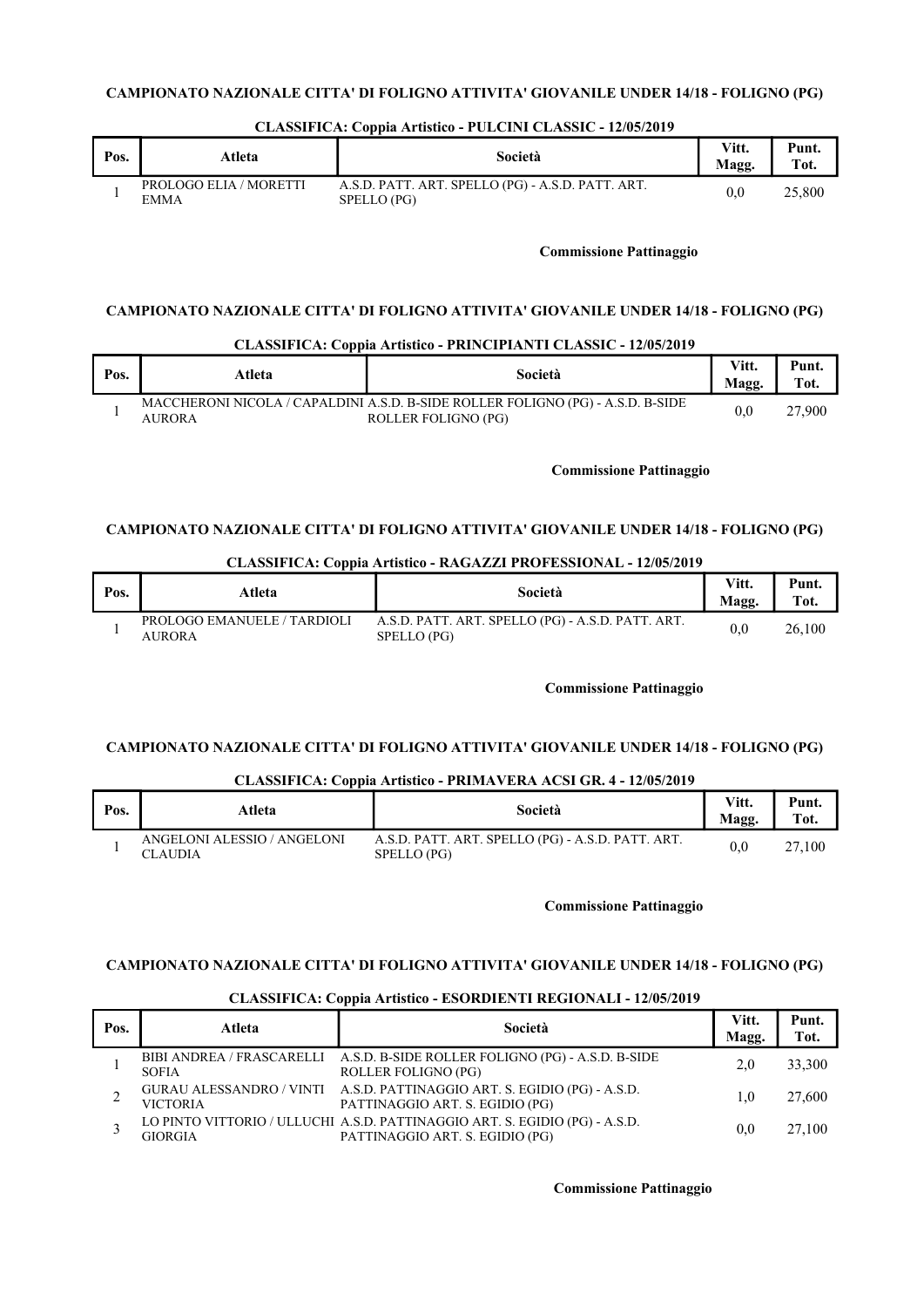| Pos. | Atleta                                        | Società                                                                                              | Vitt.<br>Magg. | <b>Punt</b><br>Tot. |
|------|-----------------------------------------------|------------------------------------------------------------------------------------------------------|----------------|---------------------|
|      | CORBUCCI GREGORIO /<br>SCOPETTA SOFIA MARISOL | A.S.D. NEW STAR SCUOLA PATT. PONTE FELCINO (PG) -<br>A.S.D. NEW STAR SCUOLA PATT. PONTE FELCINO (PG) | 0.0            | 27,900              |

## CLASSIFICA: Coppia Artistico - ESORDIENTI - 12/05/2019

## Commissione Pattinaggio

# CAMPIONATO NAZIONALE CITTA' DI FOLIGNO ATTIVITA' GIOVANILE UNDER 14/18 - FOLIGNO (PG)

| Pos. | Atleta                       | Società                           | Vitt. Magg.   | Punt. Tot. |
|------|------------------------------|-----------------------------------|---------------|------------|
|      | <b>RICCI ETTORE</b>          | A.S.D. ROLLER FLY (VT)            | 4,0           | 31,400     |
|      | <b>BUONINCONTRI PIERLUCA</b> | A.S.D. B-SIDE ROLLER FOLIGNO (PG) | 3.0           | 29,600     |
|      | <b>BIANCHI ENEA</b>          | A.S.D. PATT. ART. SPELLO (PG)     | 2.0           | 28,300     |
|      | PROLOGO ELIA                 | A.S.D. PATT. ART. SPELLO (PG)     | 0,1           | 28,000     |
|      | <b>AVERSANO LORENZO</b>      | A.S.D. PATT. ART. SPELLO (PG)     | $0.0^{\circ}$ | 25,600     |

#### CLASSIFICA: Singolo - PULCINI A CLASSIC - M - 12/05/2019

## Commissione Pattinaggio

# CAMPIONATO NAZIONALE CITTA' DI FOLIGNO ATTIVITA' GIOVANILE UNDER 14/18 - FOLIGNO (PG)

# CLASSIFICA: Singolo - PULCINI A CLASSIC - F - 12/05/2019

| Pos. | Atleta                      | Società                                         | Vitt. Magg. | Punt. Tot. |
|------|-----------------------------|-------------------------------------------------|-------------|------------|
| 1    | PELLI VALENTINA             | A.S.D. B-SIDE ROLLER FOLIGNO (PG)               | 27,0        | 34,800     |
| 2    | <b>BAZZUCCHI LISA</b>       | A.S.D. NEW STAR SCUOLA PATT. PONTE FELCINO (PG) | 26,0        | 32,700     |
| 3    | MORENA ELEONORA             | A.S.D. B-SIDE ROLLER FOLIGNO (PG)               | 25,0        | 32,400     |
| 4    | <b>RONCA ANGELA</b>         | A.S.D. ROLLER FLY (VT)                          | 24,0        | 30,900     |
| 5    | <b>BERTOLDI GRETA</b>       | A.S.D. NEW STAR SCUOLA PATT. PONTE FELCINO (PG) | 23,0        | 30,400     |
| 6    | <b>CICCOLINI EVA</b>        | A.S.D. JANUS ROLLER FABRIANO (AN)               | 21,0        | 29,800     |
| 7    | BARCAROLI VERONICA          | A.S.D. DERUTA ROLLER (PG)                       | 21,0        | 30,000     |
| 8    | ANTONELLI VALENTINA         | A.S.D. JANUS ROLLER FABRIANO (AN)               | 20,0        | 29,700     |
| 9    | <b>BERRETTINI GAIA</b>      | A.S.D. JANUS ROLLER FABRIANO (AN)               | 20,0        | 29,900     |
| 10   | <b>RUBENNI DENISE</b>       | A.S.D. PATTINAGGIO ARTISTICO PERUGIA (PG)       | 17,5        | 29,100     |
| 11   | <b>VESCHINI EVA</b>         | A.S.D. DERUTA ROLLER (PG)                       | 17,0        | 29,000     |
| 12   | <b>ROSIGNOLI ALICE</b>      | A.S.D. DERUTA ROLLER (PG)                       | 16,5        | 29,200     |
| 13   | OROLOGIO BEATRICE           | A.S.D. PATTINAGGIO ART. S. EGIDIO (PG)          | 15,0        | 28,000     |
| 14   | <b>GUBBIOTTI MARGHERITA</b> | A.S.D. EURO SPORT CLUB (TR)                     | 14,0        | 27,900     |
| 15   | DE VITO CARLOTTA            | A.S.D. SKATING POTENZA (PZ)                     | 13,0        | 28,300     |
| 16   | LOLLINI CATERINA            | A.S.D. PATTINAGGIO ART. S. EGIDIO (PG)          | 12,0        | 27,900     |
| 17   | ORLANDO REBECCA             | A.S.D. JANUS ROLLER FABRIANO (AN)               | 11,0        | 27,200     |
| 18   | <b>MAGGIO MARIA ROSARIA</b> | A.S.D. PATTINAGGIO ART. S. EGIDIO (PG)          | 10,0        | 26,300     |
| 19   | ORNELLI VIOLA               | A.S.D. B-SIDE ROLLER FOLIGNO (PG)               | 9,0         | 26,200     |
| 20   | PACIOTTI LETIZIA            | A.S.D. JANUS ROLLER FABRIANO (AN)               | 8,0         | 26,000     |
| 21   | <b>CIMADOMO YLENIA</b>      | A.S.D. DERUTA ROLLER (PG)                       | 7,0         | 25,900     |
| 22   | CICOGNOLA CECILIA           | A.S.D. NEW STAR SCUOLA PATT. PONTE FELCINO (PG) | 5,5         | 24,900     |
| 23   | FRASCARELLI CAROLINA        | A.S.D. PATT. ART. SPELLO (PG)                   | 5,0         | 25,000     |
| 24   | <b>MAGISTRATI RACHELE</b>   | A.S.D. DERUTA ROLLER (PG)                       | 4,5         | 25,000     |
| 25   | <b>BIANCHI MIA</b>          | A.S.D. DERUTA ROLLER (PG)                       | 3,0         | 24,000     |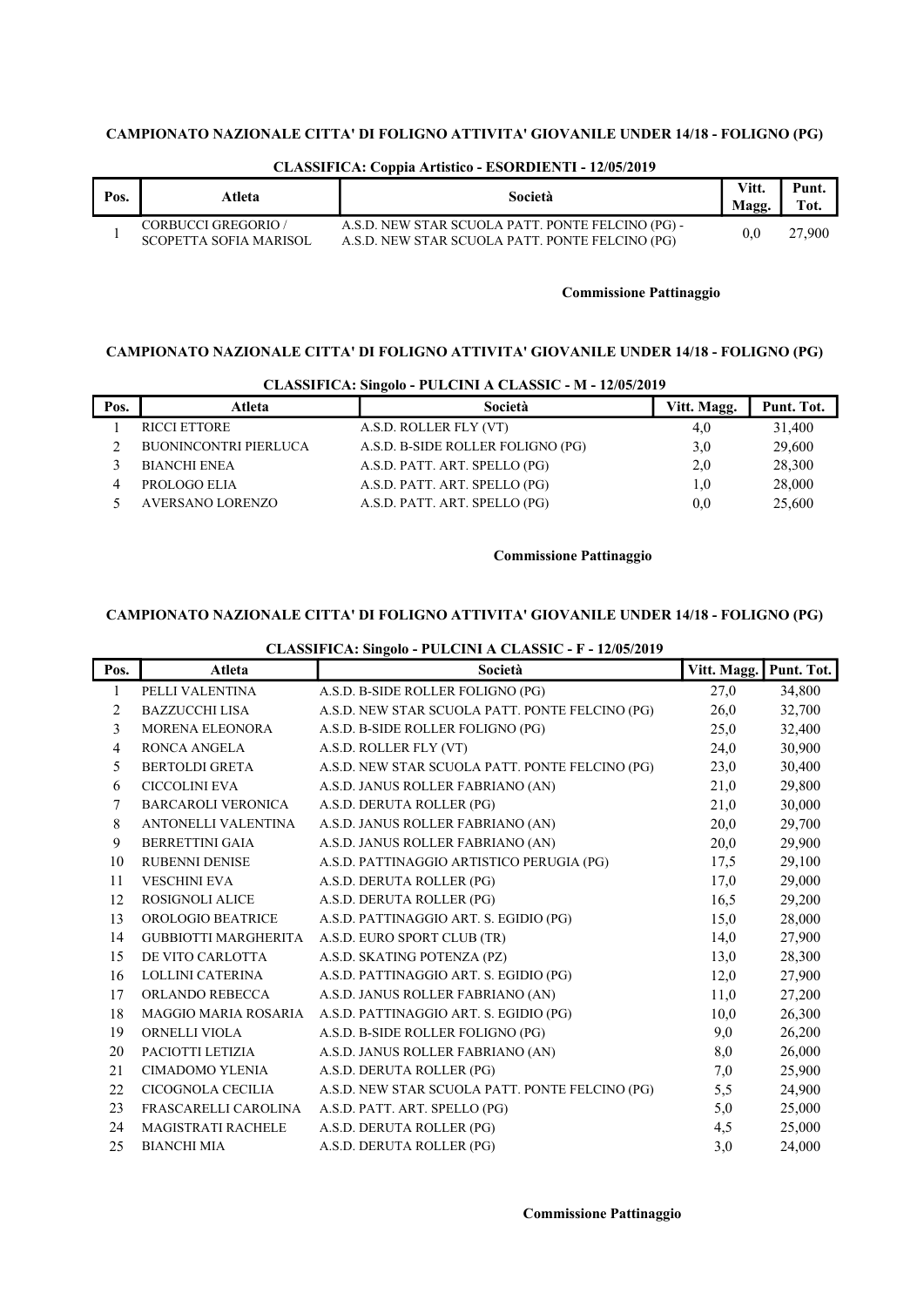| Pos. | Atleta                  | Società                                | Vitt. Magg. Punt. Tot. |        |
|------|-------------------------|----------------------------------------|------------------------|--------|
|      | BELIA MATILDE           | A.S.D. PATTINAGGIO ART. S. EGIDIO (PG) | 2.0                    | 24,000 |
|      | <b>BIANCHI VITTORIA</b> | A.S.D. PATTINAGGIO ART. S. EGIDIO (PG) | 1.0                    | 23,100 |
|      | MAGISTRATI VANESSA      | A.S.D. DERUTA ROLLER (PG)              | 0.0                    | 21,800 |

## CLASSIFICA: Singolo - PULCINI A CLASSIC - F - 12/05/2019

## Commissione Pattinaggio

## CAMPIONATO NAZIONALE CITTA' DI FOLIGNO ATTIVITA' GIOVANILE UNDER 14/18 - FOLIGNO (PG)

| Pos. | Atleta            | Società                                         | Vitt. Magg.   Punt. Tot. |        |
|------|-------------------|-------------------------------------------------|--------------------------|--------|
|      | MONDANI CRISTIANO | A.S.D. NEW STAR SCUOLA PATT. PONTE FELCINO (PG) |                          | 24,700 |
|      | RICCI RICCARDO    | A.S.D. PATTINAGGIO ART. S. EGIDIO (PG)          | 0.0                      | 24.200 |

#### Commissione Pattinaggio

## CAMPIONATO NAZIONALE CITTA' DI FOLIGNO ATTIVITA' GIOVANILE UNDER 14/18 - FOLIGNO (PG)

| Pos.           | Atleta                 | $\epsilon$ and $\epsilon$ and $\epsilon$ and $\epsilon$ and $\epsilon$ and $\epsilon$ and $\epsilon$ and $\epsilon$ and $\epsilon$ and $\epsilon$ and $\epsilon$ and $\epsilon$ and $\epsilon$ and $\epsilon$ and $\epsilon$ and $\epsilon$ and $\epsilon$ and $\epsilon$ and $\epsilon$ and $\epsilon$ and $\epsilon$ and $\epsilon$ and $\epsilon$ and $\epsilon$ and $\epsilon$<br>Società | Vitt. Magg. | Punt. Tot. |
|----------------|------------------------|-----------------------------------------------------------------------------------------------------------------------------------------------------------------------------------------------------------------------------------------------------------------------------------------------------------------------------------------------------------------------------------------------|-------------|------------|
| 1              | <b>CASINI GINEVRA</b>  | A.S.D. PATTINAGGIO ART. S. EGIDIO (PG)                                                                                                                                                                                                                                                                                                                                                        | 27,0        | 32,800     |
| $\overline{2}$ | MARCHETTI ARTEMISIA    | A.S.D. PATTINAGGIO ART. S. EGIDIO (PG)                                                                                                                                                                                                                                                                                                                                                        | 26,0        | 32,000     |
| 3              | PETRUCCI BIANCA        | A.S.D. SKATING CLUB PONTE S. GIOVANNI (PG)                                                                                                                                                                                                                                                                                                                                                    | 25,0        | 31,600     |
| 4              | ORTICA ADELE           | A.S.D. PATTINAGGIO ART. S. EGIDIO (PG)                                                                                                                                                                                                                                                                                                                                                        | 24,0        | 31,500     |
| 5              | <b>CRUCIANI ANJA</b>   | A.S.D. DERUTA ROLLER (PG)                                                                                                                                                                                                                                                                                                                                                                     | 23,0        | 31,400     |
| 6              | <b>GAMBINI ASIA</b>    | A.S.D. DERUTA ROLLER (PG)                                                                                                                                                                                                                                                                                                                                                                     | 22,0        | 31,100     |
| 7              | <b>COLI VALENTINA</b>  | S.S.D.S. MENS SANA IN CORPORE SANO 1871 (SI)                                                                                                                                                                                                                                                                                                                                                  | 21,0        | 30,900     |
| 8              | DE ROSA ELISA          | A.S.D. JANUS ROLLER FABRIANO (AN)                                                                                                                                                                                                                                                                                                                                                             | 20,0        | 30,500     |
| 9              | <b>DIGRASSI EMMA</b>   | A.S.D. FLYING ROLLER PESARO (PU)                                                                                                                                                                                                                                                                                                                                                              | 19,0        | 29,900     |
| 10             | CHIABOLOTTI MARTINA    | A.S.D. SKATING CLUB PONTE S. GIOVANNI (PG)                                                                                                                                                                                                                                                                                                                                                    | 18,0        | 29,600     |
| 11             | <b>VINTI MARILUCE</b>  | A.S.D. SKATING CLUB PONTE S. GIOVANNI (PG)                                                                                                                                                                                                                                                                                                                                                    | 17,0        | 28,900     |
| 12             | <b>BOGGIAN ELENA</b>   | A.S.D. SKATING CLUB PONTE S. GIOVANNI (PG)                                                                                                                                                                                                                                                                                                                                                    | 16,0        | 28,600     |
| 13             | <b>BARBACCI SARA</b>   | A.S.D. PATT. ART. SAN MARIANO (PG)                                                                                                                                                                                                                                                                                                                                                            | 15,0        | 27,600     |
| 14             | RADICCHI CHIARA        | A.S.D. NEW STAR SCUOLA PATT. PONTE FELCINO (PG)                                                                                                                                                                                                                                                                                                                                               | 13,0        | 27,100     |
| 15             | <b>FRUGANTI ANITA</b>  | A.S.D. NEW STAR SCUOLA PATT. PONTE FELCINO (PG)                                                                                                                                                                                                                                                                                                                                               | 13,0        | 27,200     |
| 16             | <b>SECHI ANNA</b>      | A.S.D. EURO SPORT CLUB (TR)                                                                                                                                                                                                                                                                                                                                                                   | 13,0        | 27,000     |
| 17             | <b>ROSSI GIULIA</b>    | A.S.D. PATTINAGGIO ART. S. EGIDIO (PG)                                                                                                                                                                                                                                                                                                                                                        | 11,0        | 26,500     |
| 18             | SIGISMONDI LIVIA       | A.S.D. SKATING CLUB PONTE S. GIOVANNI (PG)                                                                                                                                                                                                                                                                                                                                                    | 10,0        | 26,500     |
| 19             | RAFFAELLI AURORA       | A.S.D. FLYING ROLLER PESARO (PU)                                                                                                                                                                                                                                                                                                                                                              | 9,0         | 25,800     |
| 20             | <b>FALSETTI ALICE</b>  | A.S.D. SKATING CLUB PONTE S. GIOVANNI (PG)                                                                                                                                                                                                                                                                                                                                                    | 7,5         | 25,200     |
| 21             | <b>BETTI SOFIA</b>     | A.S.D. PATT. ART. SPELLO (PG)                                                                                                                                                                                                                                                                                                                                                                 | 7,5         | 25,000     |
| 22             | <b>OZZOMI MATILDE</b>  | A.S.D. PATT. ART. SPELLO (PG)                                                                                                                                                                                                                                                                                                                                                                 | 5,5         | 24,700     |
| 23             | <b>BONUCCI ALESSIA</b> | A.S.D. PATTINAGGIO ART. S. EGIDIO (PG)                                                                                                                                                                                                                                                                                                                                                        | 5,0         | 24,500     |
| 24             | LILLI ELISABETTA       | A.S.D. PATT. ART. SPELLO (PG)                                                                                                                                                                                                                                                                                                                                                                 | 4,0         | 24,200     |
| 25             | <b>ESPOSITO IRENE</b>  | SKATING CLUB VESUVIO A.S.D. (NA)                                                                                                                                                                                                                                                                                                                                                              | 3,0         | 24,500     |
| 26             | <b>MATTONI AURORA</b>  | A.S.D. PATT. ART. SPELLO (PG)                                                                                                                                                                                                                                                                                                                                                                 | 2,5         | 24,300     |
| 27             | <b>CORTESE TERESA</b>  | A.S.D. NEW STAR SCUOLA PATT. PONTE FELCINO (PG)                                                                                                                                                                                                                                                                                                                                               | 1,0         | 23,500     |
| 28             | POLZONI GIULIA         | A.S.D. PATT. ART. SPELLO (PG)                                                                                                                                                                                                                                                                                                                                                                 | 0.0         | 23,000     |

CLASSIFICA: Singolo - PULCINI B MASTER - F - 12/05/2019